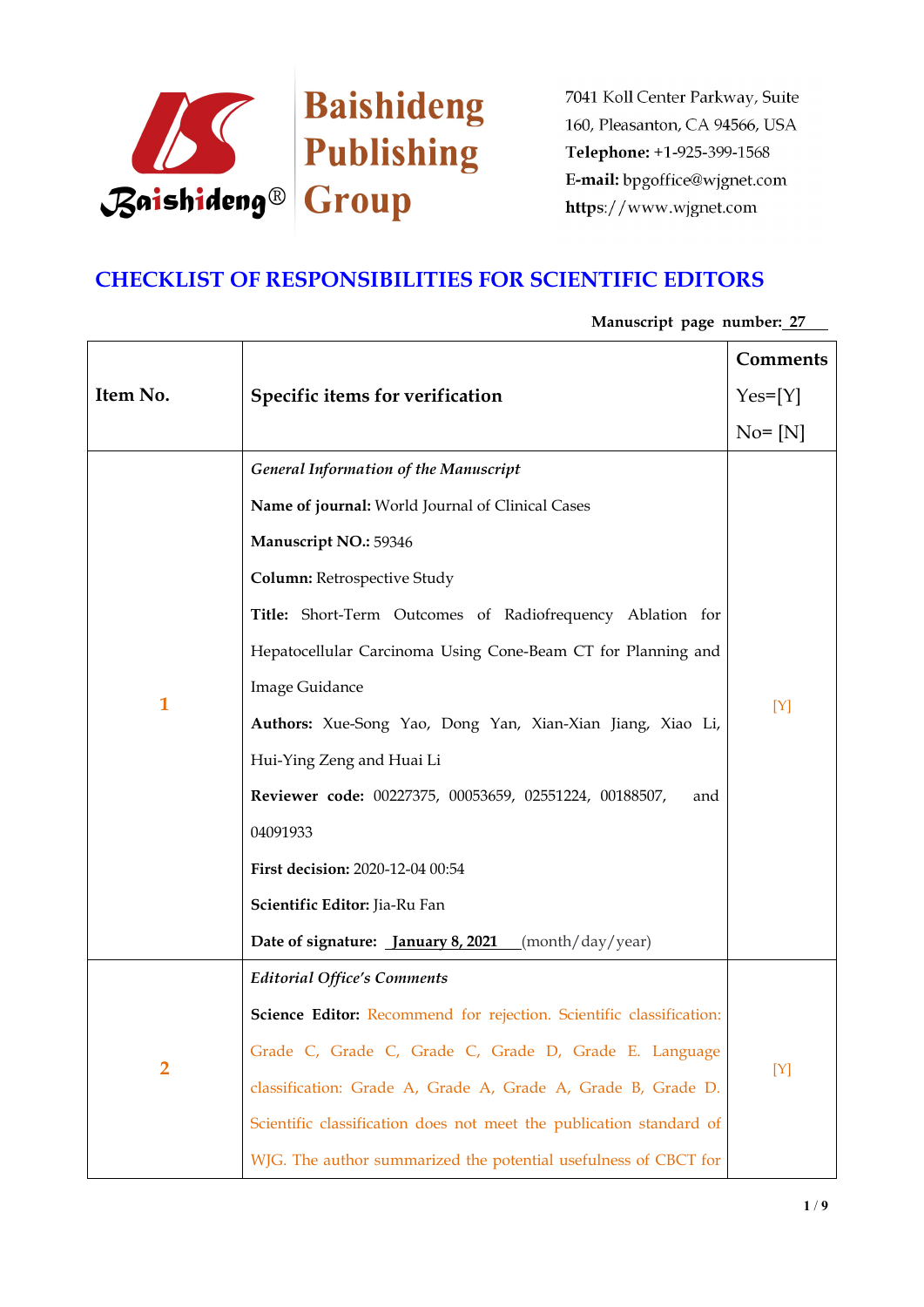

|                | the RFA for HCC. However, the essential problem of the study is         |     |
|----------------|-------------------------------------------------------------------------|-----|
|                | the unclear superiority of CBCT compared to US with no                  |     |
|                | irradiation. Based on these concerns, the study will not provide the    |     |
|                | novel findings to the reader of this journal. The major concerns are    |     |
|                | the lack of clinical data that made it difficult to understand.         |     |
|                | Language needs a great deal of polishing. Therefore, I suggest the      |     |
|                | Editorial Office director reject this manuscript.                       |     |
|                | Editorial Office Director: I have checked the comments written by       |     |
|                | the science editor.                                                     |     |
|                | Company Editor-in-Chief: I recommend the manuscript to be               |     |
|                | published in the World Journal of Clinical Cases.                       |     |
| 3              | The fixed headings are copied.                                          | [Y] |
|                | The title concisely summarizes the main topic of the study and is       |     |
|                | not too long (no more than 18 words). Words such as 'exploration',      |     |
| 4              | 'research', 'analysis', 'observation', and 'investigation' are avoided. | [Y] |
|                | The title does not start with 'The' and does not include any Arabic     |     |
|                | numbers or uncommon abbreviations.                                      |     |
| 5              | A short running title is provided (no more than 6 words).               | [Y] |
|                | The authors' full family (sur)names and full/abbreviated first          |     |
| 6              | names are listed on the title page and are consistent with those        | [Y] |
|                | listed in the signed BPG Copyright License Agreement form.              |     |
|                | 'Author contributions' passage describes the specific<br>The            |     |
|                | contribution(s) made by each author. The author's names are listed      |     |
|                |                                                                         |     |
|                | in the following format: full family (sur)name followed by              |     |
| $\overline{7}$ | abbreviated first and middles names.                                    | [Y] |
|                | e.g., "Wang CL and Liang L contributed equally to this work; Wang       |     |
|                | CL, Liang L, Fu JF, Zou CC, Hong F and Wu XM designed the               |     |
|                | research study; Wang CL, Zou CC, Hong F and Wu XM performed             |     |
|                |                                                                         |     |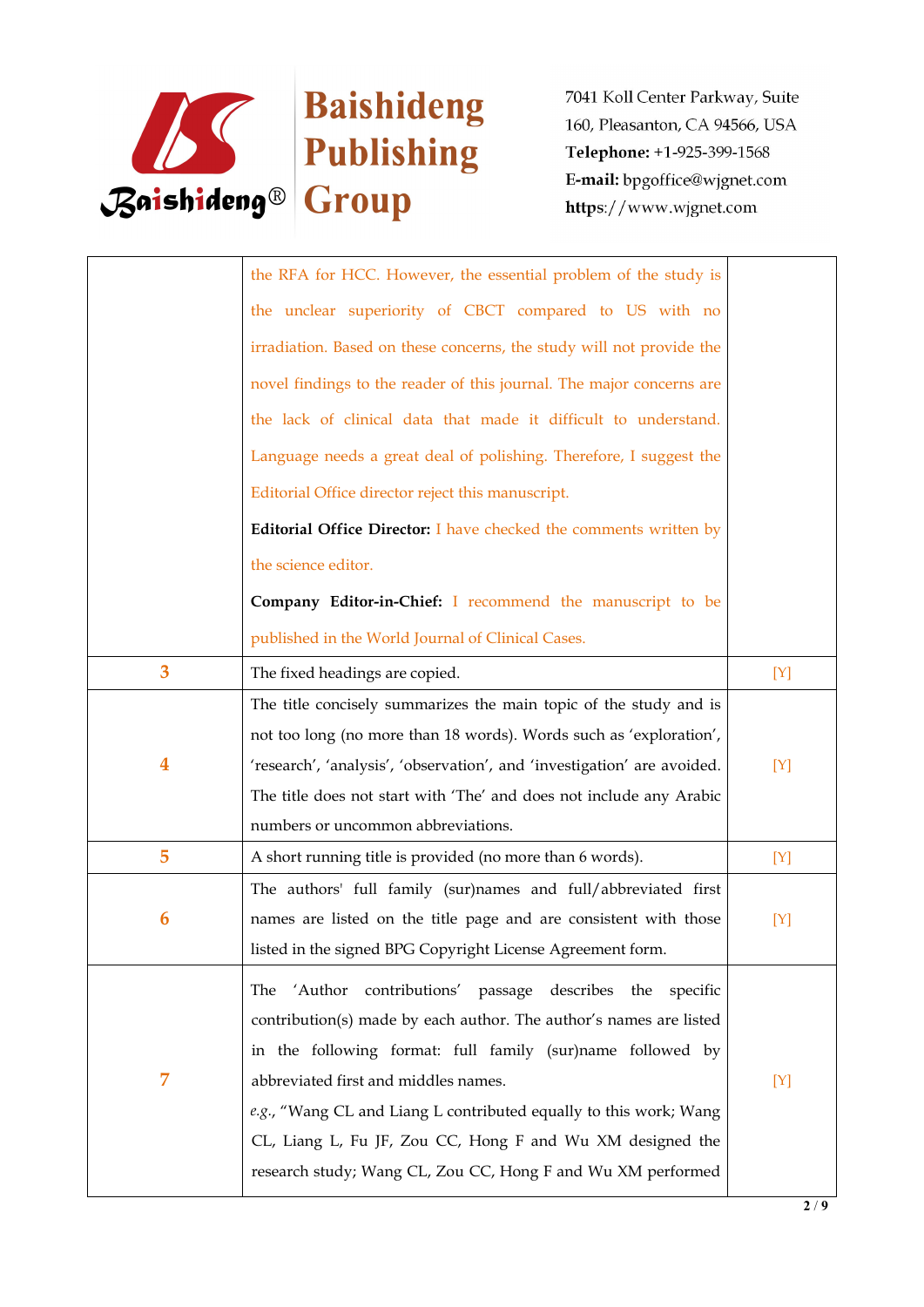

|           | the research; Xue JZ and Lu JR contributed new reagents and                                     |     |
|-----------|-------------------------------------------------------------------------------------------------|-----|
|           | analytic tools; Wang CL, Liang L and Fu JF analyzed the data; and                               |     |
|           | Wang CL, Liang L and Fu JF wrote the manuscript. All authors                                    |     |
|           | have read and approve the final manuscript."                                                    |     |
|           |                                                                                                 |     |
|           |                                                                                                 |     |
|           |                                                                                                 |     |
|           | The 'Supported by' statement describes the source(s) of financial                               |     |
| 8         | support and includes the corresponding identification number(s)                                 | [N] |
|           | and program ID(s) if available, and contains no spelling errors.                                |     |
|           | The 'Corresponding author' passage provides the corresponding                                   |     |
|           | author's full first and family (sur)names, abbreviated title (e.g., MD,                         |     |
| 9         | PhD), affiliated institute's name and complete postal address                                   | [Y] |
|           |                                                                                                 |     |
|           | (including zip code) and e-mail (written in all lowercase), and<br>contains no spelling errors. |     |
|           |                                                                                                 |     |
|           | The Manuscript Tracking information (i.e., Received, Peer review                                |     |
| <b>10</b> | started, First decision, Revised, Accepted, Article in press, and                               | [Y] |
|           | Published online) are provided along with the corresponding editor                              |     |
|           | and date for each item, and contain no spelling errors.                                         |     |
|           | The Abstract section is formatted according to the article-specific                             |     |
|           | style (structured vs unstructured) and word count thresholds, as                                |     |
|           | follows:                                                                                        |     |
|           | Commentary, Frontier, Diagnostic Advances, Medical Ethics,                                      |     |
|           | Minireview, Review, Therapeutics Advances, and Topic Highlight:                                 |     |
| 11        | Non-structured abstract that is no less than 200 words.                                         | [Y] |
|           | Field of Vision, Case Report and Letter to the Editor:                                          |     |
|           | Non-structured abstract that is no less than 150 words.                                         |     |
|           | Research articles: Structured abstract with subsections for AIM (no                             |     |
|           | more than 20 words); METHODS (no less than 80 words); RESULTS                                   |     |
|           | (no less than 120 words); and CONCLUSION (no more than 26                                       |     |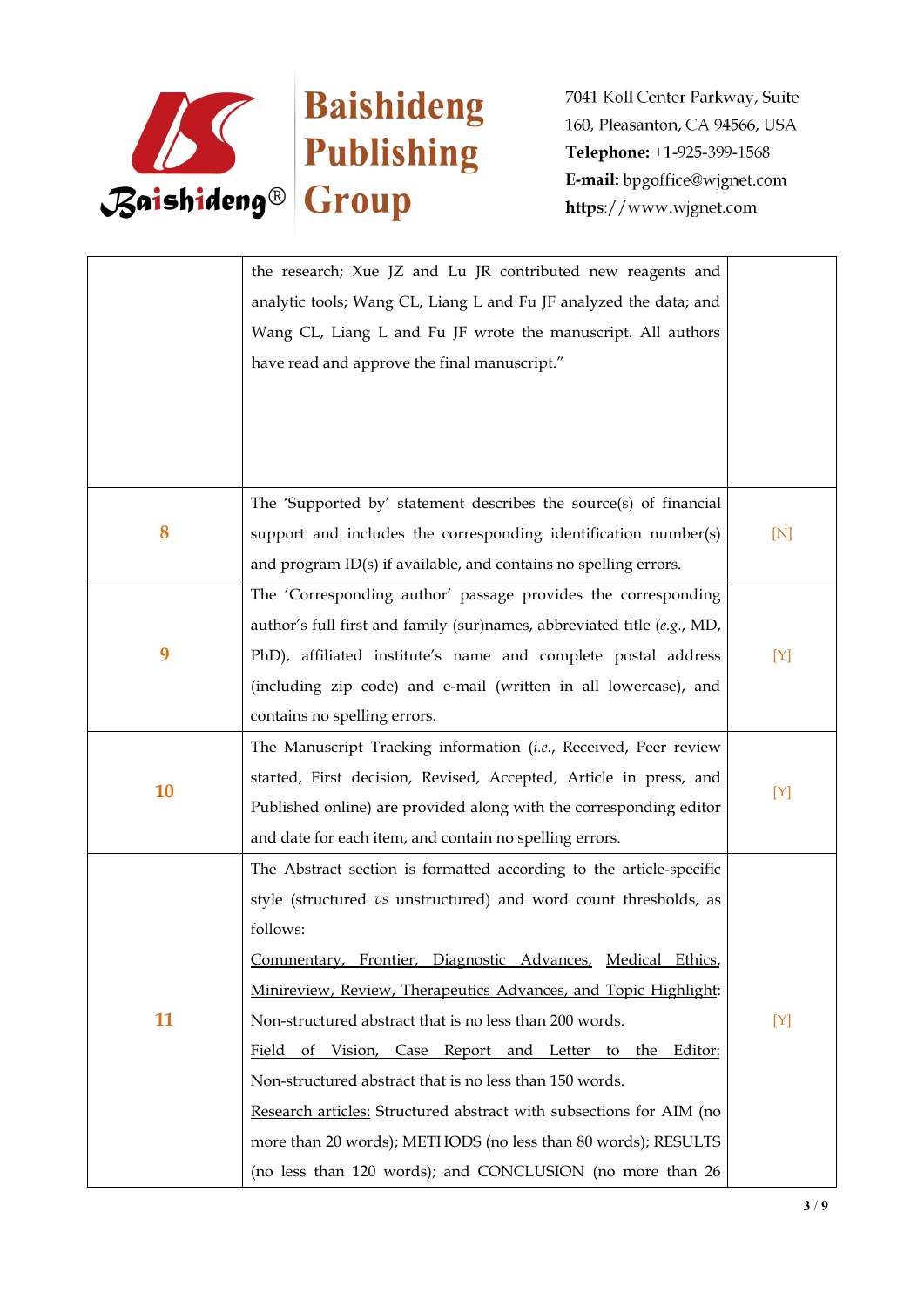

|           | words).                                                                 |       |  |
|-----------|-------------------------------------------------------------------------|-------|--|
|           | The 'Key words' list provides 5-10 keywords that reflect the main       |       |  |
| <b>12</b> | content of the study. The first letter of each keyword is capitalized,  | [Y]   |  |
|           | and each keyword is separated by a semicolon.                           |       |  |
|           | The "citation" contains authors' names and manuscript title. The        |       |  |
|           | name of the first author should be typed in bold letters; the family    |       |  |
|           | (sur) name of all authors should be typed with the first letter         |       |  |
|           | capitalized, followed by their abbreviated first and middle initials.   |       |  |
| 13        | For example, an article by Jae Moon Yoon, Ki Young Son, Chun Sick       | $[Y]$ |  |
|           | Eom, Daniel Durrance, Sang Min Park will be written as Yoon JM,         |       |  |
|           | Son KY, Eom CS, Durrance D, Park SM. Pre-existing diabetes              |       |  |
|           | mellitus increases the risk of gastric cancer: A meta-analysis. World J |       |  |
|           | Gastroenterol 2019; In press                                            |       |  |
|           | The 'Core tip' provides a summary (less than 100 words) of the          |       |  |
| 14        | study that outlines the most innovative and important arguments         |       |  |
|           | and core contents of the paper and will serve to effectively attract    | $[Y]$ |  |
|           | readers.                                                                |       |  |
|           | The 'INTRODUCTION' section clearly describes the relevant               |       |  |
|           | background information for the study. Only the most relevant and        |       |  |
|           | current (within the past 5 years) literature is cited, with the         |       |  |
|           | exception of rare instances of seminal literature citations. All        |       |  |
|           | technical terms and/or abbreviations are explained and/or defined,      |       |  |
|           | with the full name of abbreviations given upon first appearance in      |       |  |
| 15        | the text and the abbreviation presented in parentheses [i.e.,           | $[Y]$ |  |
|           | "computed tomography (CT)"]. First-person pronouns (e.g., T,            |       |  |
|           | 'we') are used appropriately to clearly indicate the work performed     |       |  |
|           | by the author(s). When weaknesses of previous studies are               |       |  |
|           | described in the text to highlight the innovations related to the       |       |  |
|           | current study, the information is presented carefully.                  |       |  |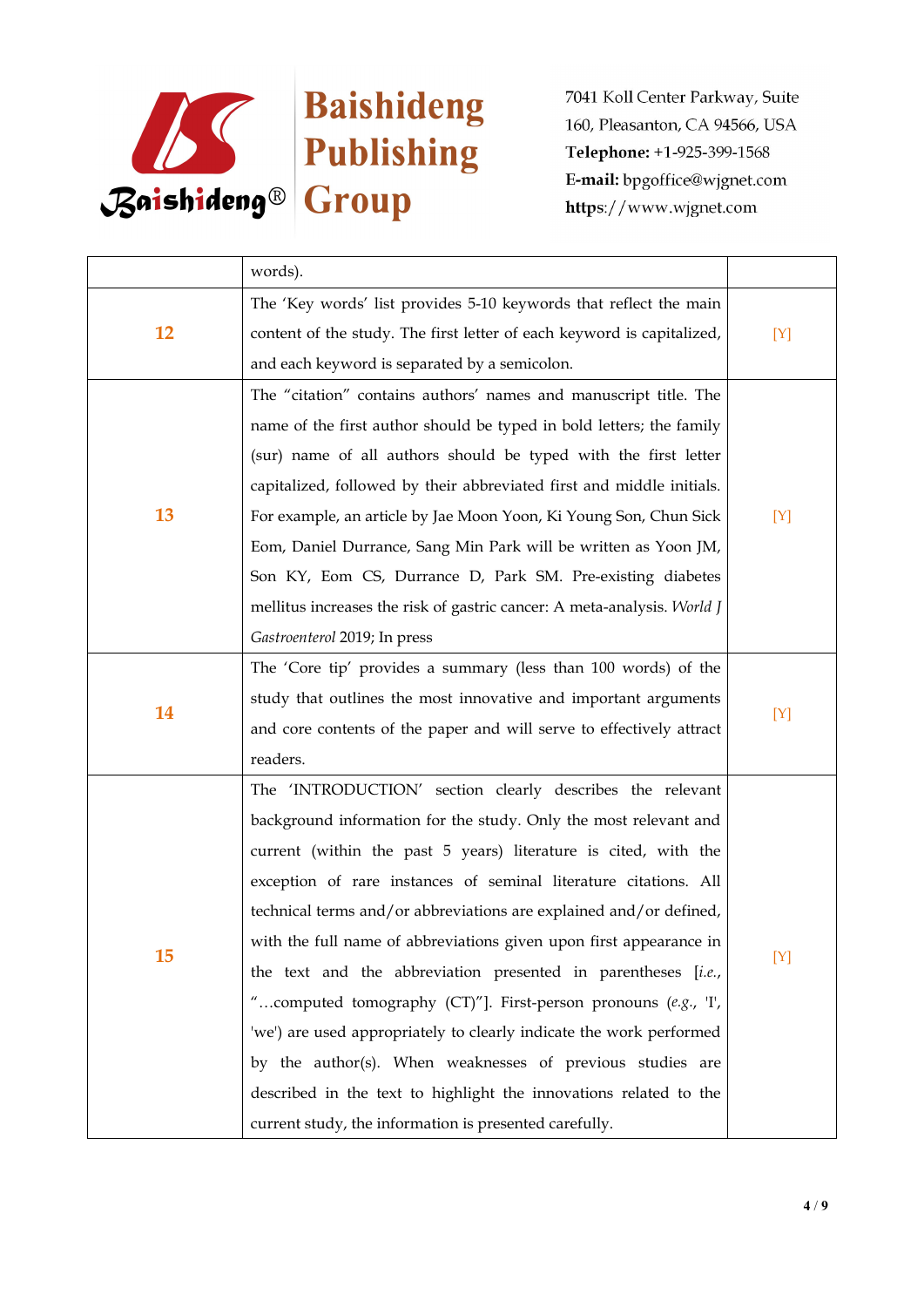

|    | The 'MATERIALS AND METHODS' section clearly and accurately                                     |     |  |
|----|------------------------------------------------------------------------------------------------|-----|--|
| 16 | describes all materials and methods used to obtain the data                                    |     |  |
|    | presented in the article and is adequate for a reader to repeat the                            | [Y] |  |
|    | study.                                                                                         |     |  |
|    | The 'RESULTS' section concisely describes the observational and                                |     |  |
|    | experimental results. Representative data and data that have                                   |     |  |
|    | scientific significance are emphasized. Data is presented in either                            |     |  |
| 17 | the text, a table or figure (i.e., chart, diagram, graph or image), but is                     | [Y] |  |
|    | not repeated among each. Information presented in the tables and                               |     |  |
|    | figures clearly describes the trends, meaning, and inferences.                                 |     |  |
|    | Results described in textual form are accurate, concise and clear.                             |     |  |
|    | Statistical symbols are accurate. Statistical significance is expressed                        |     |  |
|    | as ${}^{a}P$ < 0.05, ${}^{b}P$ < 0.01 (P > 0.05 usually does not need to be denoted).          |     |  |
| 18 | If there are other series of P values, $\frac{c}{P}$ < 0.05 and $\frac{d}{P}$ < 0.01 are used, | [Y] |  |
|    | and a third series of P values is expressed as $\rm{e}P < 0.05$ and $\rm{f}P < 0.01$ .         |     |  |
|    | Statistical data is expressed as mean ± SD or mean ± SE.                                       |     |  |
|    | The 'DISCUSSION' section (1) describes the main purpose and                                    |     |  |
|    | hypothesis of the study; (2) summarizes the most important results;                            |     |  |
|    | (3) illustrates and explains the results (but does not simply repeat                           |     |  |
| 19 | the data) and draws conclusions or inferences based on the results;                            | [Y] |  |
|    | (4) points out the limitations of the study and their impact on the                            |     |  |
|    | results, as well as proposes further advice on future research                                 |     |  |
|    | topic(s) or direction(s); and (5) describes the theoretical significance                       |     |  |
|    | and practical value of the findings.                                                           |     |  |
|    | The 'ACKNOWLEDGEMENTS' section expresses gratitude to any                                      |     |  |
|    | individuals or organizations for technical support (i.e., providing                            |     |  |
| 20 | instrumentation, equipment or experimental materials, and/or                                   | [N] |  |
|    | assistance in experimental work), non-technical services (i.e., useful                         |     |  |
|    | inspiration, suggestions, guidance, or review), and/or any other                               |     |  |
|    | auxiliary work.                                                                                |     |  |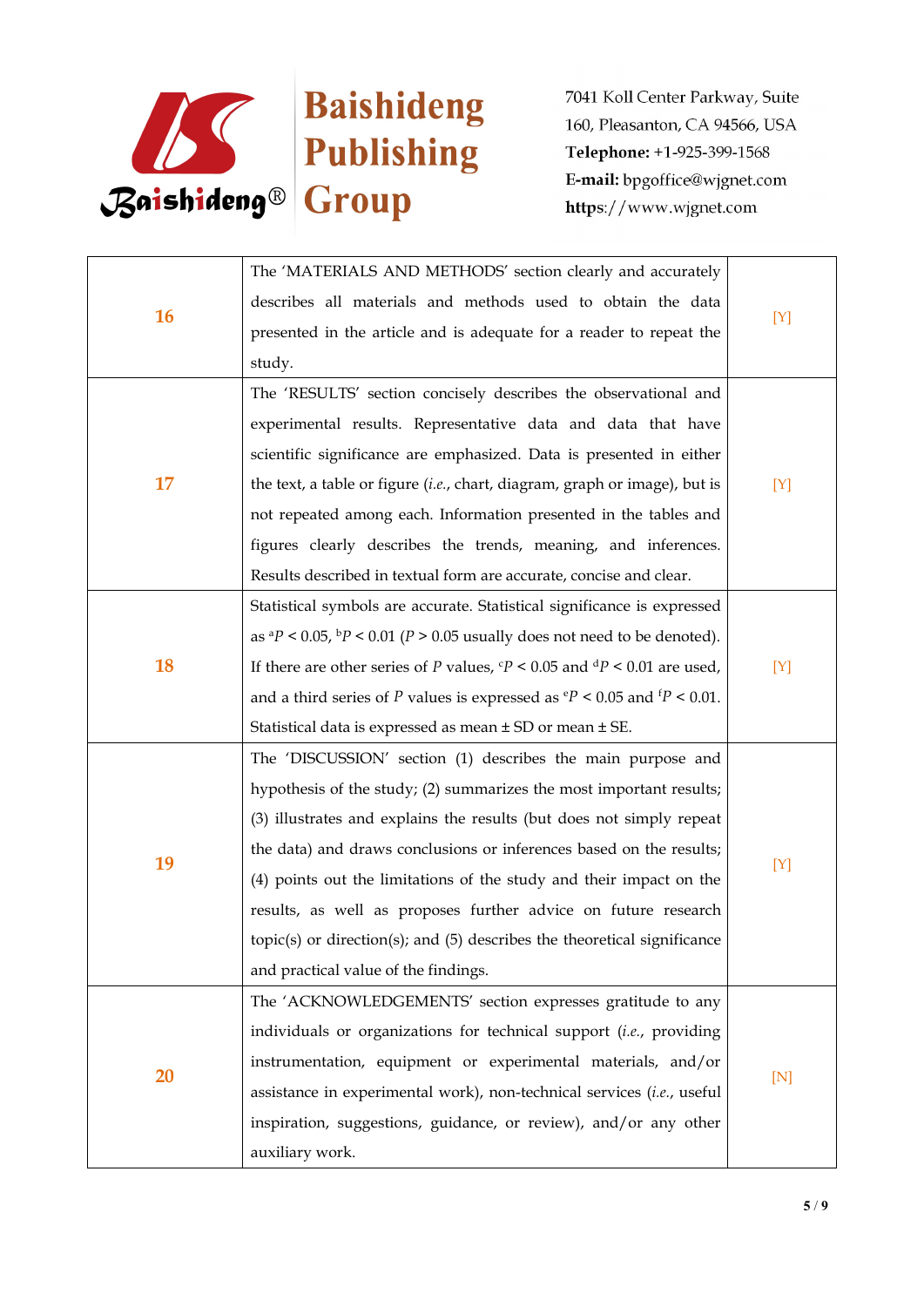

| 21 | The 'ARTICLE HIGHLIGHTS' section provides comments for                                                                                       |       |  |
|----|----------------------------------------------------------------------------------------------------------------------------------------------|-------|--|
|    | original articles in accordance with the specified format.                                                                                   | $[Y]$ |  |
|    | The 'REFERENCES' section lists the references in the Vancouver                                                                               |       |  |
|    | style. This style uses Arabic numeral in-text citations based on the<br>order of the first appearance of a source in the text. For citations |       |  |
|    |                                                                                                                                              |       |  |
|    | where the author's name is indicated in the text, a superscript                                                                              |       |  |
|    | number should be placed following the name (i.e, "Pang et al"). For                                                                          |       |  |
|    | citations where no author is indicated, a superscript number should                                                                          |       |  |
| 22 | be placed at the end of the sentence. Respective examples are: "Ma <sup>[1]</sup>                                                            | [Y]   |  |
|    | reported ", "Pan et al <sup>[2-5]</sup> indicated "; "PCR has a high                                                                         |       |  |
|    | sensitivity <sup>[6,9]</sup> ." No superscript numbers are used when the                                                                     |       |  |
|    | reference number is described in the text; for example, "The                                                                                 |       |  |
|    | experimental method used has been described in reference [8]." The                                                                           |       |  |
|    | style of reference citations in tables is the same as that in the text                                                                       |       |  |
|    | (e.g., Pan et al <sup>[2-5]</sup> , please see reference [8]).                                                                               |       |  |
|    | Journal references have been verified to ensure that there are no                                                                            |       |  |
|    | duplicate references and that the PMID numbers are correct. For                                                                              |       |  |
|    | references not yet included in PubMed: the name of Chinese                                                                                   |       |  |
| 23 | journals is spelled out using Chinese Pinyin, with the first letter of                                                                       |       |  |
|    | each word capitalized (e.g., Shijie Huaren Xiaohua Zazhi); the name of                                                                       | [Y]   |  |
|    | journals in other languages are listed according to indexing                                                                                 |       |  |
|    | information retrieved from Google. Book references are presented                                                                             |       |  |
|    | with all the information relevant to the electronic version.                                                                                 |       |  |
|    | The number of cited references is appropriate for the article type, as                                                                       |       |  |
|    | follows:                                                                                                                                     |       |  |
| 24 | Commentary: no less than 50;                                                                                                                 |       |  |
|    | Review: no less than 100;                                                                                                                    | [Y]   |  |
|    | Article: no less than 30/26;                                                                                                                 |       |  |
|    | Case Report and Letter to the Editor: no less than 1.                                                                                        |       |  |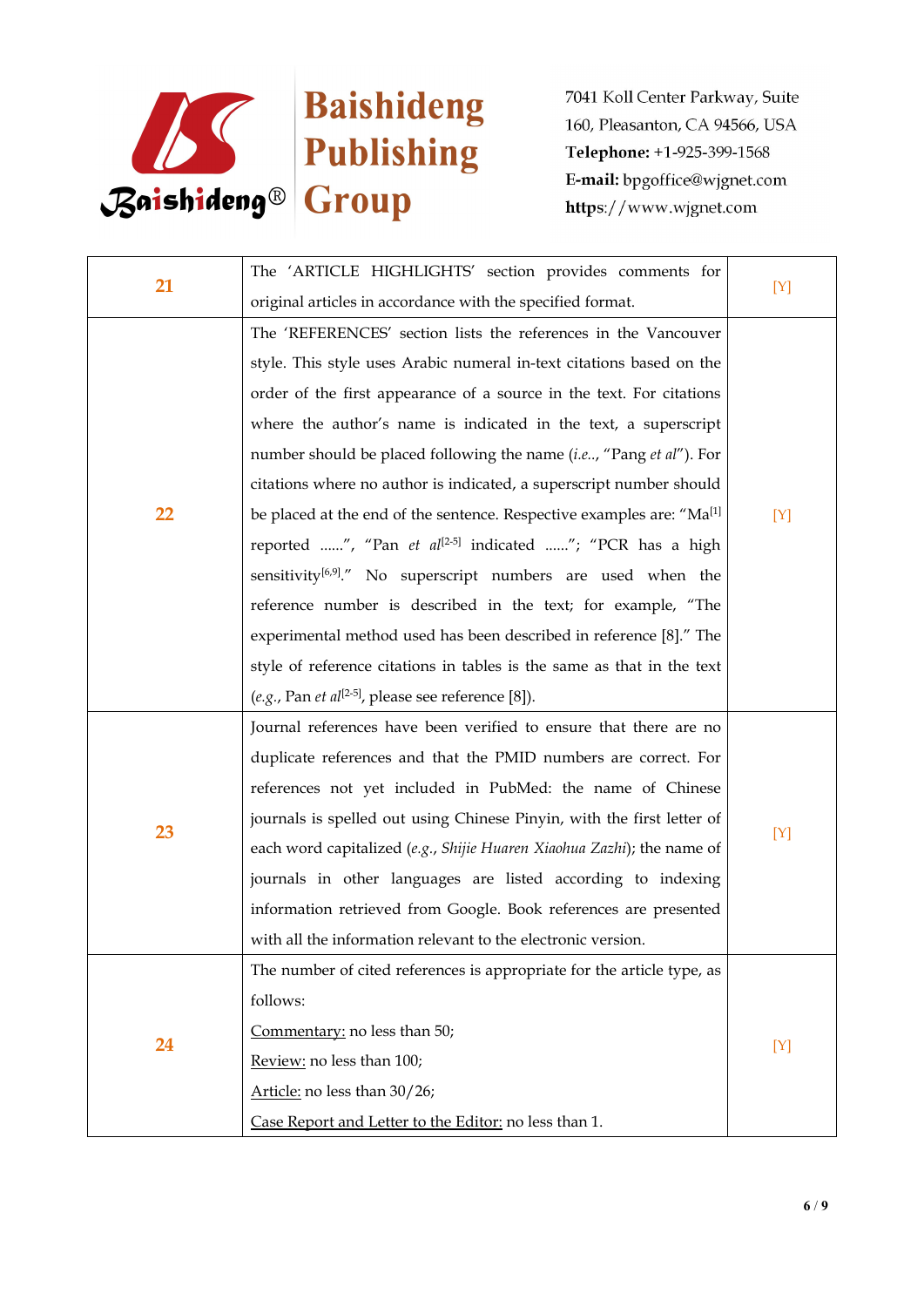

|    | The ethics-related statements are provided in accordance with the                         |     |  |
|----|-------------------------------------------------------------------------------------------|-----|--|
| 25 | manuscript type (e.g., Manuscript No.-Institutional review board                          | [Y] |  |
|    | statement, Manuscript No.-Animal care and use statement, etc.).                           |     |  |
|    | The names of the peer reviewers and the scientific editor are present                     |     |  |
| 26 | at the end of the paper $(e.g., P\text{-}Reviewer: Hugot D S\text{-}Editor: Wang)$        | [Y] |  |
|    | JL).                                                                                      |     |  |
|    | The order and numerical labeling of tables and figures is consistent                      |     |  |
|    | with their appearance and presentation in the text. Symbols in                            |     |  |
|    | tables (e.g., +, -, $\times$ , ÷, $\ast$ ) correctly correspond to the definitions in the |     |  |
| 27 | footnotes. Only one legend is provided for each multi-panel figure                        |     |  |
|    | consisting of color graphs, black and white graphs, or line graphs                        | [Y] |  |
|    | that depicts data of the same theme. For example: Figure 1                                |     |  |
|    | Pathological changes in atrophic gastritis tissue before and after                        |     |  |
|    | treatment. A: ; B: ; C: ; D: ; E: ; F:                                                    |     |  |
|    | Split pictures include flow charts, line graphs, histograms, and                          |     |  |
| 28 | graphs including text. Unsplit pictures include meta-analysis                             | [Y] |  |
|    | diagrams, PCR amplification curves, and survival curves.                                  |     |  |
| 29 | The author(s) highlighted the changes made to the manuscript                              | [Y] |  |
|    | according to the peer-reviewers' comments.                                                |     |  |
| 30 | The responses to the peer-reviewers' comments are consistent with                         | [Y] |  |
|    | the changes made to the manuscript.                                                       |     |  |
|    | The revised manuscript is provided (file name: Manuscript                                 |     |  |
|    | No.-Review; e.g., 870- Review).                                                           |     |  |
| 31 | The letter of peer-reviewers' comments is provided (file name:                            | [Y] |  |
|    | Manuscript No.-Peer-review(s); e.g., 870-Peer-review(s)).                                 |     |  |
|    | response letter is provided (file name: Manuscript<br>The                                 |     |  |
|    | No.-Answering reviewers; e.g., 870-Answering reviewers).                                  |     |  |
|    | The related ethics and relevant documents are provided, such as (1)                       |     |  |
| 32 | Approved grant application form(s) or funding agency copy of any                          | [Y] |  |
|    | approval document(s) (file name: Manuscript No.-Grant application                         |     |  |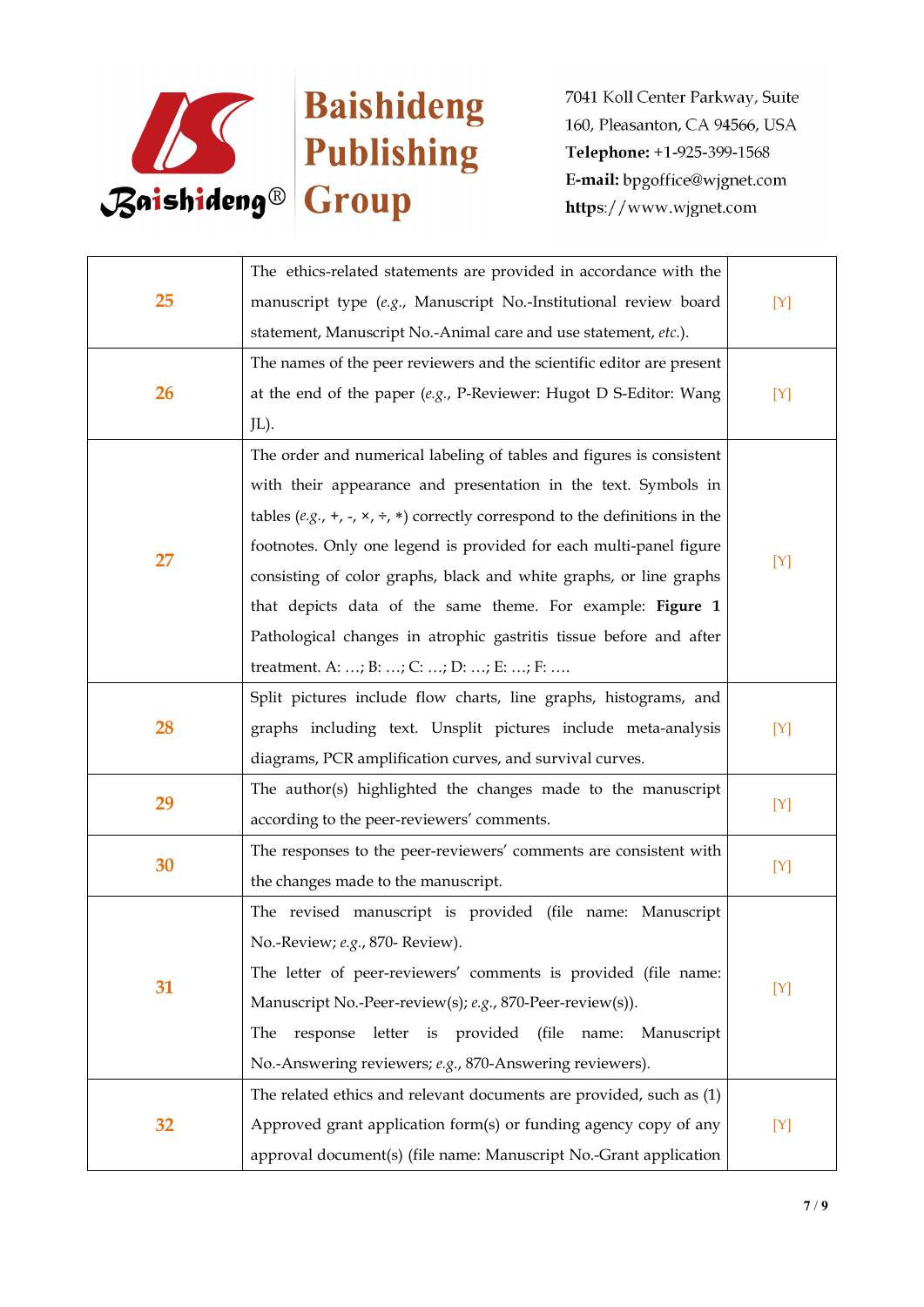

|    | form(s)); (2) Biostatistics review certificate (file name: Manuscript  |       |  |
|----|------------------------------------------------------------------------|-------|--|
|    | No.-Biostatistics statement); (3) Conflict-of-interest statement (file |       |  |
|    | name: Manuscript No.-Conflict-of-interest statement); (4) Clinical     |       |  |
|    | trial registration statement (file name: Manuscript No.-Clinical trial |       |  |
|    | registration statement); (5) Institutional review board approval form  |       |  |
|    | or document (file name: Manuscript No.-Institutional review board      |       |  |
|    | statement); (6) Institutional animal care and use committee            |       |  |
|    | form<br>document<br>(file<br>approval<br>Manuscript<br>or<br>name:     |       |  |
|    | No.-Institutional animal care and use committee statement), and (7)    |       |  |
|    | Signed informed consent form(s) or document(s) (file name:             |       |  |
|    | Manuscript No.-Informed consent statement).                            |       |  |
|    | All authors signed the BPG Copyright license agreement form (file      |       |  |
| 33 | Manuscript No.-Copyright license agreement;<br>[Y]<br>name:<br>e.g.,   |       |  |
|    | 870-Copyright license agreement).                                      |       |  |
|    | The language certificate provided by authors who are non-native        |       |  |
| 34 | speakers of English meets the BPG requirements (file name:             | [Y]   |  |
|    | Manuscript No.-Language certificate; e.g., 870-Language certificate).  |       |  |
|    | The photos licensed in the Agreement for Use of Personal Photos        |       |  |
| 35 | are consistent with those in the paper (file name: Manuscript          |       |  |
|    | No.-Agreement for use of personal photos; e.g., 870-Agreement for      | [N]   |  |
|    | use of personal photos).                                               |       |  |
|    | This document (Checklist of Responsibilities for Scientific Editors)   |       |  |
| 36 | has been saved under the file name: manuscript No.-Scientific          | $[Y]$ |  |
|    | editor work list (e.g., 870-Scientific editor work list).              |       |  |
|    | A CrossCheck investigation (an effective tool for detecting unoriginal |       |  |
|    | content, enabling our editors to preserve the journal's integrity and  |       |  |
| 37 | the authors' copyright) has been performed for the manuscript via      |       |  |
|    | the website: http://www.ithenticate.com/. The results document         | [Y]   |  |
|    | contains the following information for the manuscript: "Name of        |       |  |
|    | journal", "Manuscript No.", "Columns", "Title" and "Author list".      |       |  |
|    |                                                                        |       |  |